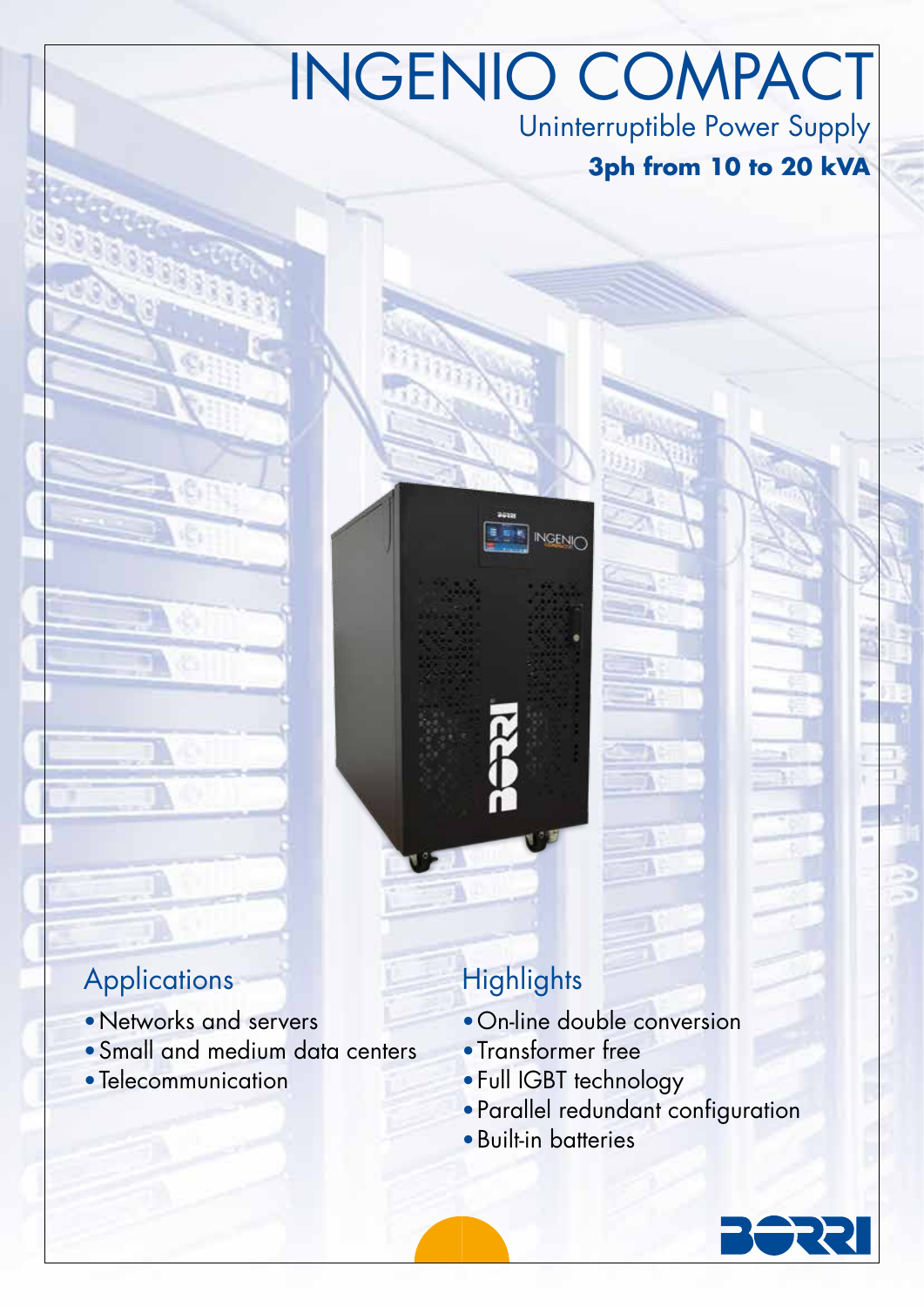# INGENIO **COMPACT**

## Uninterruptible Power Supply

#### **3ph from 10 to 20 kVA**



#### Features and benefits

- On-line double conversion mode for total load protection.
- ECO mode for low running costs and environmental impact.
- Full rated output power, ensuring optimal UPS sizing and utilization.
- Transformer free design for light small size layout.
- Full IGBT technology and electronic PFC, ensuring 0.99 input PF and low THDi for maximum upstream sources compatibility.
- Wide input voltage range to save battery life.
- Wide range of configurations with internal and external batteries for low TCO compact solutions.
- Parallel-redundant up to six units, to increase system redundancy.
- Innovative design allows for fast installation.
- Removable tray design for easy battery maintenance.
- Comprehensive set of communication options for total remote monitoring of equipment operation.
- Fully compliant with all international product standards for maximum quality guarantee.



#### **Autonomy time in minutes with different types of internal batteries**



### Main options

- Isolation transformer.
- Transformers/autotransformers for voltage adjustment.
- Battery voltage temperature compensation.
- External maintenance bypass wall-mounted box.
- External battery cabinets for long autonomy times.
- Parallel kit.
- Common battery.

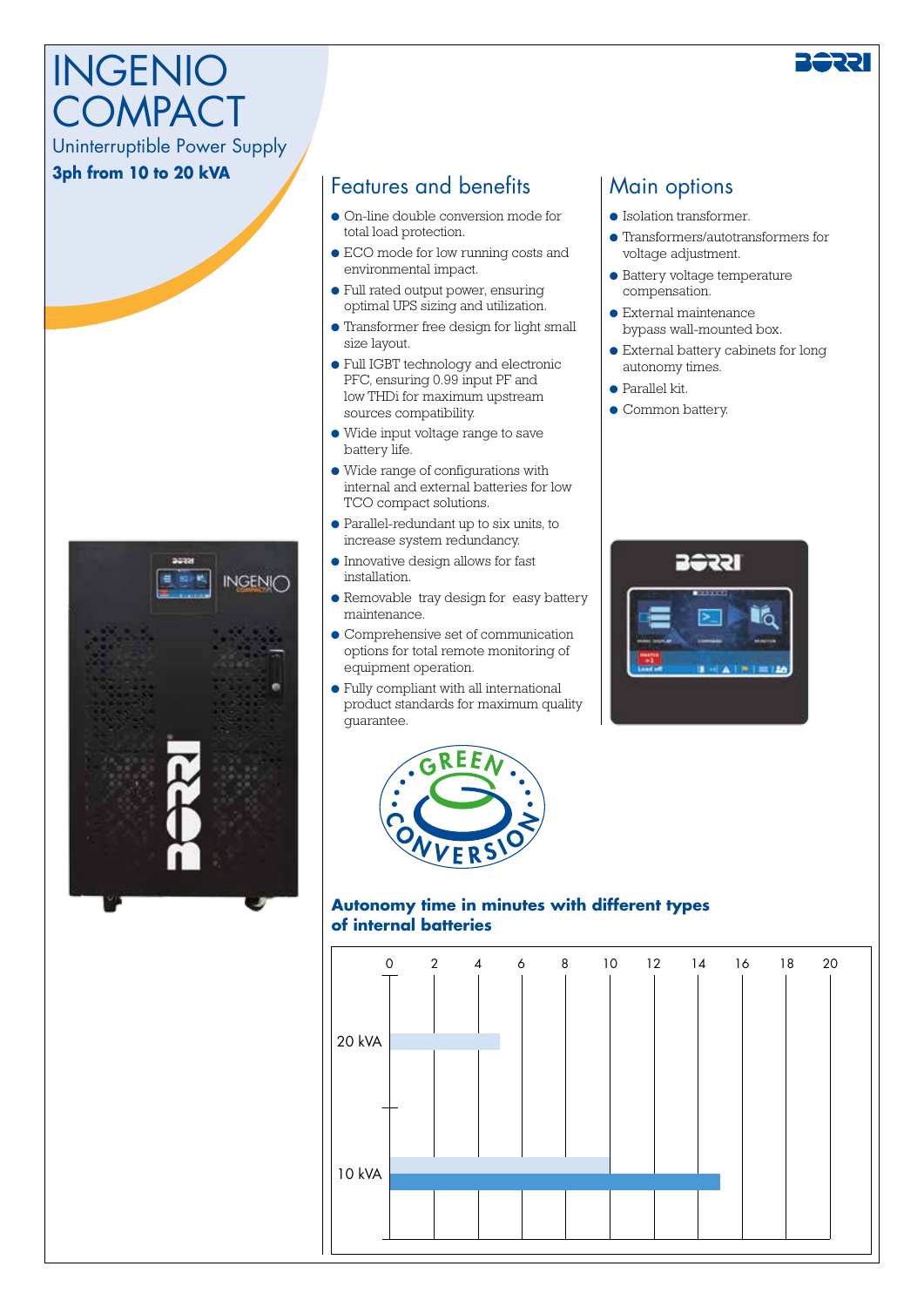**BSSE** 

#### **INGENIO COMPACT technical data**

| <b>Rating (kVA)</b>                                  | 10                                                                                                                                                                                                                                           | 20                                                      |
|------------------------------------------------------|----------------------------------------------------------------------------------------------------------------------------------------------------------------------------------------------------------------------------------------------|---------------------------------------------------------|
| Nominal power (kW)                                   | 10                                                                                                                                                                                                                                           | 20                                                      |
| UPS dimensions WxDxH (mm)                            |                                                                                                                                                                                                                                              | 440x800x800                                             |
| UPS weight (kg)                                      | 75                                                                                                                                                                                                                                           | 76                                                      |
| UPS weight with internal battery (kg)                | 150                                                                                                                                                                                                                                          | 165                                                     |
| External battery module<br>dimensions WxDxH (mm)     | 500x650x1200                                                                                                                                                                                                                                 |                                                         |
| Battery configuration                                | Internal (standard): 180 cells; external: 156/240 cells                                                                                                                                                                                      | Internal (standard): 216 cells; external: 192/240 cells |
| Input                                                |                                                                                                                                                                                                                                              |                                                         |
| Connection type                                      | Hardwired 4w                                                                                                                                                                                                                                 |                                                         |
| Nominal voltage                                      | 400 Vac 3-phase with neutral                                                                                                                                                                                                                 |                                                         |
| Voltage tolerance                                    | $-20\%$ , +15% (rectifier); $\pm 10\%$ (bypass)                                                                                                                                                                                              |                                                         |
| Frequency and range                                  | 50/60 Hz, 40 to 70 Hz                                                                                                                                                                                                                        |                                                         |
| Power factor                                         | 0.99                                                                                                                                                                                                                                         |                                                         |
| Current distortion (THDi)                            | ~13%                                                                                                                                                                                                                                         |                                                         |
| Output                                               |                                                                                                                                                                                                                                              |                                                         |
| Connection type                                      | Hardwired 4w                                                                                                                                                                                                                                 |                                                         |
| Nominal voltage                                      | 380/400/415 Vac 3-phase with neutral                                                                                                                                                                                                         |                                                         |
| Frequency                                            | 50/60 Hz                                                                                                                                                                                                                                     |                                                         |
| Power factor                                         |                                                                                                                                                                                                                                              |                                                         |
| Overload capacity                                    | 110% for 60 min, 125% for 10 min, 150% for 1 min                                                                                                                                                                                             |                                                         |
| Efficiency (AC/AC)*                                  | Up to 98%                                                                                                                                                                                                                                    |                                                         |
| Connectivity and function extensions                 |                                                                                                                                                                                                                                              |                                                         |
| Front panel                                          | Touch screen display                                                                                                                                                                                                                         |                                                         |
| Remote communication                                 | Included: serial RS232; backfeed protection monitoring contact, remote EPO contact.<br>Optional: 2 slots for SNMP adapter, ModBus-RTU, contact relay card                                                                                    |                                                         |
| Optional function extensions                         | Isolation transformer; transformers/autotransformers for voltage adjustment;<br>external maintenance bypass; custom battery cabinets; wall-mounted battery fuse switch box;<br>battery thermal probe; parallel kit; other options on request |                                                         |
| System                                               |                                                                                                                                                                                                                                              |                                                         |
| Protection degree                                    | <b>IP 20</b>                                                                                                                                                                                                                                 |                                                         |
| Colour                                               | <b>RAL 9005</b>                                                                                                                                                                                                                              |                                                         |
| Installation layout                                  | 30 cm wall-gap                                                                                                                                                                                                                               |                                                         |
| Accessibility                                        | Positioning casters; bottom cable entry                                                                                                                                                                                                      |                                                         |
|                                                      |                                                                                                                                                                                                                                              |                                                         |
| <b>Other features</b>                                |                                                                                                                                                                                                                                              |                                                         |
| Environmental                                        |                                                                                                                                                                                                                                              |                                                         |
| UPS operating temperature range                      | 0°C to +40°C<br>-10 $^{\circ}$ C to +70 $^{\circ}$ C                                                                                                                                                                                         |                                                         |
| UPS storage temperature range                        |                                                                                                                                                                                                                                              |                                                         |
| Altitude (AMSL)                                      | < 1000 m without power reduction, > 1000 m with reduction of 0.5% per 100 m<br>52                                                                                                                                                            |                                                         |
| Audible noise at 1 m (dBA)                           |                                                                                                                                                                                                                                              |                                                         |
| <b>Standards and certifications</b>                  |                                                                                                                                                                                                                                              |                                                         |
| Quality assurance,<br>environment, health and safety | ISO 9001:2008, ISO 14001:2004, BS OHSAS 18001:2007                                                                                                                                                                                           |                                                         |
| Safety                                               | IEC/EN 62040-1                                                                                                                                                                                                                               |                                                         |
| <b>EMC</b>                                           | IEC/EN 62040-2                                                                                                                                                                                                                               |                                                         |
| Environmental aspects                                | IEC/EN 62040-4                                                                                                                                                                                                                               |                                                         |
| Test and performance                                 | IEC/EN 62040-3                                                                                                                                                                                                                               |                                                         |

Protection degree IEC 60529 Marking CE **CE Service CE Service CE Service CE** Service CE Service CE Service CE Service CE Service CE Service C